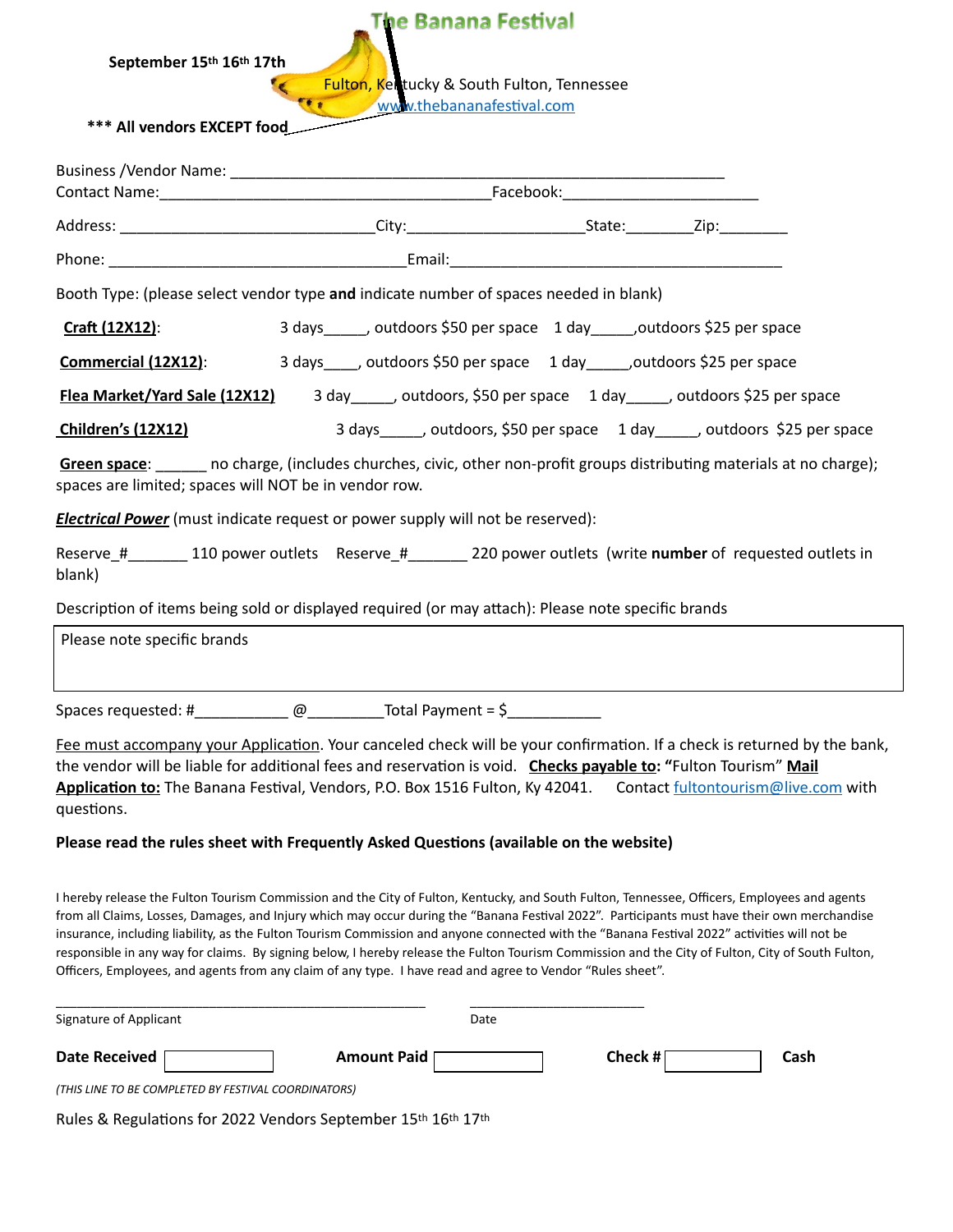- 1. Set-up will begin on Wednesday. Some food vendors may be asked to set up on Tuesday to aid in setting trailers in order. Vendors may sell food and items on Wednesday. Electricity will not be available prior to Wednesday. In order to coordinate trailer placement, you may be asked to set up during a specific time on Tuesday or Wednesday. All food vendors should be set up by Thursday at 12 noon. Three-day NON-food vendors should complete set up by 4pm on Thursday.
- 2. One day vendors must set up on Saturday between 7am and 9am. You may set up tents Friday night as long as it does not interfere with festival events. You may come to 101 Main Street to set up Saturday morning.
- 3. No storage trucks or private vehicles will be allowed to take up vendor spaces. Available spaces are limited and are available for vendors only. You may not be able to access your space with a vehicle once other vendors are set up.
- 4. Any vehicle parked on Lake Street after 12 pm midnight on Friday will be towed. Lake Street will be blocked off on Saturday for the car show. You will not be allowed to access vendor spaces via a vehicle on Saturday morning.
- 5. Spaces will be assigned and every attempt possible will be made to ensure that competitors are not next to each other. All food vendors will be located in the same section, so separation may not be possible. Due to the variety of food items sold, some vendors may be selling the same items.
- 6. Return application AND payment together. We reserve the right to cease taking applications for any vendor type at any time if spaces are all filled, spaces are limited. The registration fee must accompany application, no exceptions. Food vendor spaces are limited, please call for availability.
- 7. Spaces are approximately 12 feet x 12 feet, mostly paved. Spaces may not be level and may include grassy area in rear. If your trailer/equipment is larger than this space, you will be required to pay for extra space(s) and may be required to move, no exceptions. Measure all trailers and or tents before indicating the number of spaces needed.
- 8. Electricity if available but is limited, first registered receive priority. Must indicate electrical request (how many plugs needed) on reverse side of this application. No other utilities are provided.
- 9. You must be pre-registered to participate. Payments are NON-REFUNDABLE, No Exceptions. Applications will not be processed until complete payment is received. Applications are processed as received; applications receipt date affects space assignment. Spaces are limited and "The Banana Festival Committee" reserves the right to stop accepting applications at any time.
- 10. Sales of any item capable of propelling a projectile (real or plastic) or any items deemed non-sellable by the Fulton Police Department will not be allowed at the event. Please be respectful of your neighbors.
- 11. Alcohol sales are NOT permitted.
- 12. Vending is from 8 am to 10 pm on Thursday, Friday, and Saturday. Vendors may choose to sell items on Wednesday night after 4pm, however, many vendors will be still setting up during this time. All spaces are outdoors.
- 13. Removal/clean up must be completed by 5pm Sunday, September 18th.

Thank you in advance for your participation, cooperation, and time.

Contact Fulton Tourism with questions at [fultontourism@live.com](mailto:fultontourism@live.com)